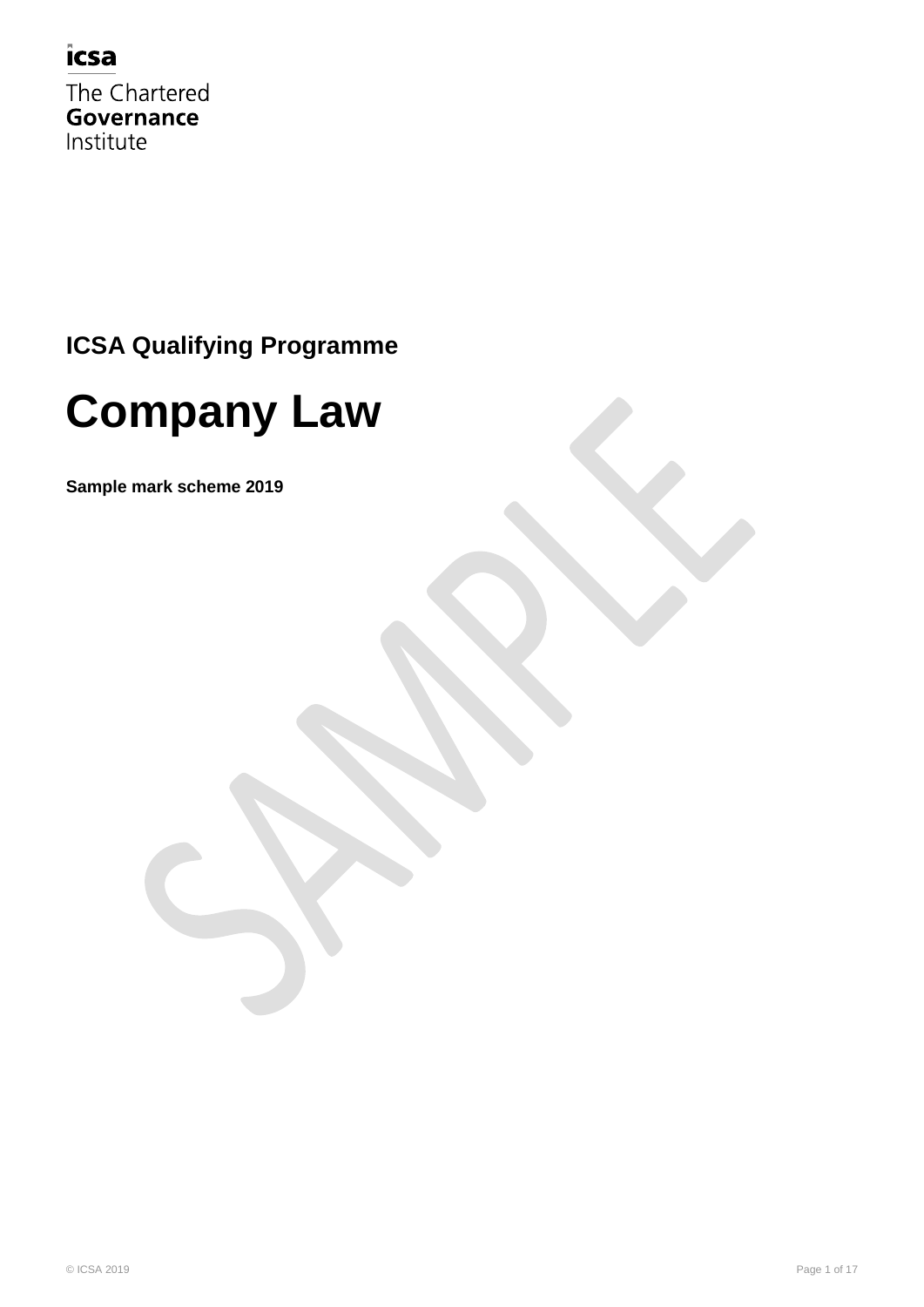## **Section A**

| <b>Question</b><br>number | <b>Answer</b>                     | <b>Mark</b> |
|---------------------------|-----------------------------------|-------------|
|                           | B - Creation of a floating charge |             |
|                           | <b>Total</b>                      | (1)         |

| Question<br>number | <b>Answer</b>                                                                                                    | <b>Mark</b> |
|--------------------|------------------------------------------------------------------------------------------------------------------|-------------|
| 2                  | Yes – directors can decline to register a share transfer, but only where:                                        |             |
|                    | they are granted this power in the articles (1); and                                                             |             |
|                    | they provide reasons within 2 months (s.771). (1)<br>$\bullet$                                                   |             |
|                    | Reward correct responses even where s.771 is not cited.                                                          |             |
|                    | Accept "where the shares are certificated and a proper instrument of transfer<br>is not received by the company" |             |
|                    | <b>Accept</b> "if the agreement to transfer shares is tainted by illegality"                                     |             |
|                    | Accept "if the transferee does not have the capacity to hold shares"                                             |             |
|                    | Tota                                                                                                             |             |

| Question<br>number | <b>Answer</b>                                                                                                                                                                                                                          | <b>Mark</b> |
|--------------------|----------------------------------------------------------------------------------------------------------------------------------------------------------------------------------------------------------------------------------------|-------------|
| 3                  | A person has information as an insider if, and only if:<br>they know that it is inside information (1) and<br>$\bullet$<br>they know that they have it, from an inside source (1).<br>$\bullet$<br><b>Reward other valid responses</b> |             |
|                    | Tota                                                                                                                                                                                                                                   |             |

| <b>Question</b><br>number | <b>Answer</b>                                                                              | <b>Mark</b> |
|---------------------------|--------------------------------------------------------------------------------------------|-------------|
|                           | False – only quoted companies are required to prepare a directors'<br>remuneration report. |             |
|                           | Total                                                                                      |             |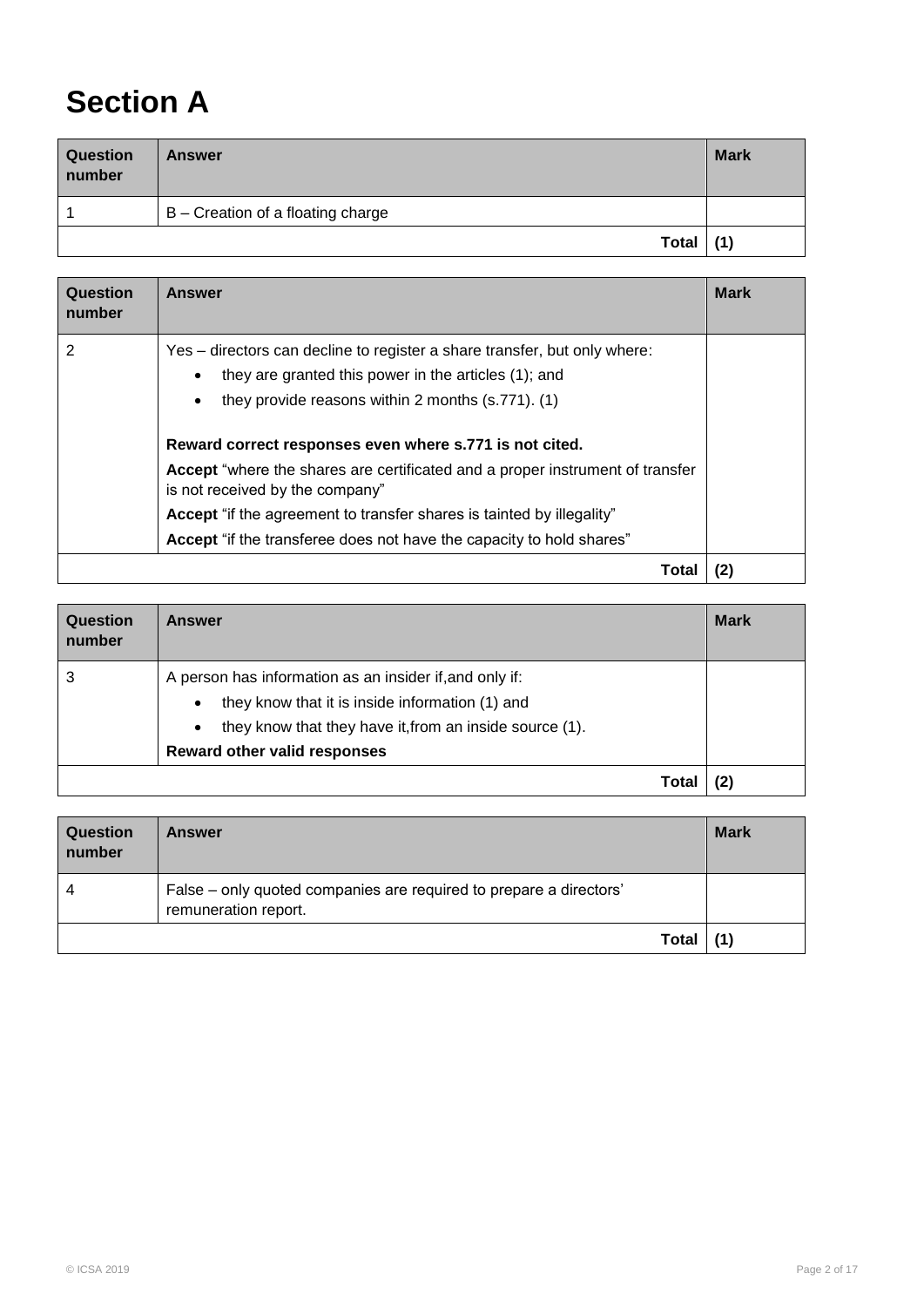| Question<br>number | <b>Answer</b>                                                                                                                                                                                                                                                                 | <b>Mark</b> |
|--------------------|-------------------------------------------------------------------------------------------------------------------------------------------------------------------------------------------------------------------------------------------------------------------------------|-------------|
| 5                  | The steps are:<br>Pass a special resolution (1).<br>Deliver form RR01 (plus accompanying documents) to Companies House<br>(1).<br>Comply with the minimum capital requirement (1).<br>Accept "Complete form RR01"<br>Accept "File form RR01"<br>Reward other valid responses. |             |
|                    | Total                                                                                                                                                                                                                                                                         | (3)         |

| Question<br>number | <b>Answer</b>                                                                                                                                                                                                                                                                                                                                        | <b>Mark</b> |
|--------------------|------------------------------------------------------------------------------------------------------------------------------------------------------------------------------------------------------------------------------------------------------------------------------------------------------------------------------------------------------|-------------|
| 6                  | Up to 5 marks from the following:                                                                                                                                                                                                                                                                                                                    |             |
|                    | Any member of the company may inspect the register free of charge (1) and<br>anyone else may inspect it on payment of a fee (1).                                                                                                                                                                                                                     |             |
|                    | Inspection requests should state the reason for the inspection. If this is not<br>included it should be sought by the company (1).                                                                                                                                                                                                                   |             |
|                    | The company must either comply with the request or seek permission from<br>the Court to refuse it (1). Permission to refuse inspection will only be given<br>where the request is not made for a proper purpose (1). If the Court agrees<br>the request is not for a proper purpose it will make an order directing the<br>company to refuse it (1). |             |
|                    | Reward other valid responses.                                                                                                                                                                                                                                                                                                                        |             |
|                    | Total                                                                                                                                                                                                                                                                                                                                                | (5)         |

| Question<br>number | <b>Answer</b>                                                                                                                                                                                                                  | <b>Mark</b> |
|--------------------|--------------------------------------------------------------------------------------------------------------------------------------------------------------------------------------------------------------------------------|-------------|
| 7                  | Award up to 5 marks from the following:                                                                                                                                                                                        |             |
|                    | The petition for winding up is a remedy of last resort (1).<br>$\bullet$                                                                                                                                                       |             |
|                    | It will generally not be approved where an alternative remedy is<br>$\bullet$<br>available (1).                                                                                                                                |             |
|                    | The definition of "just and equitable" is very wide, giving the Court<br>$\bullet$<br>wide discretion (1).                                                                                                                     |             |
|                    | Examples of situations where winding up has been deemed<br>appropriate include where the company is set up for a fraudulent<br>purpose (1), where the company is deadlocked (1) or where its<br>objects become impossible (1). |             |
|                    | The key importance of $s.122(1)(g)$ is to companies which are quasi-<br>$\bullet$<br>partnerships (see e.g. Ebrahimi v Westbourne Galleries) (1).                                                                              |             |
|                    | Answers need not make reference to all the examples above.                                                                                                                                                                     |             |
|                    | Reward other valid responses.                                                                                                                                                                                                  |             |
|                    | Total                                                                                                                                                                                                                          | (5)         |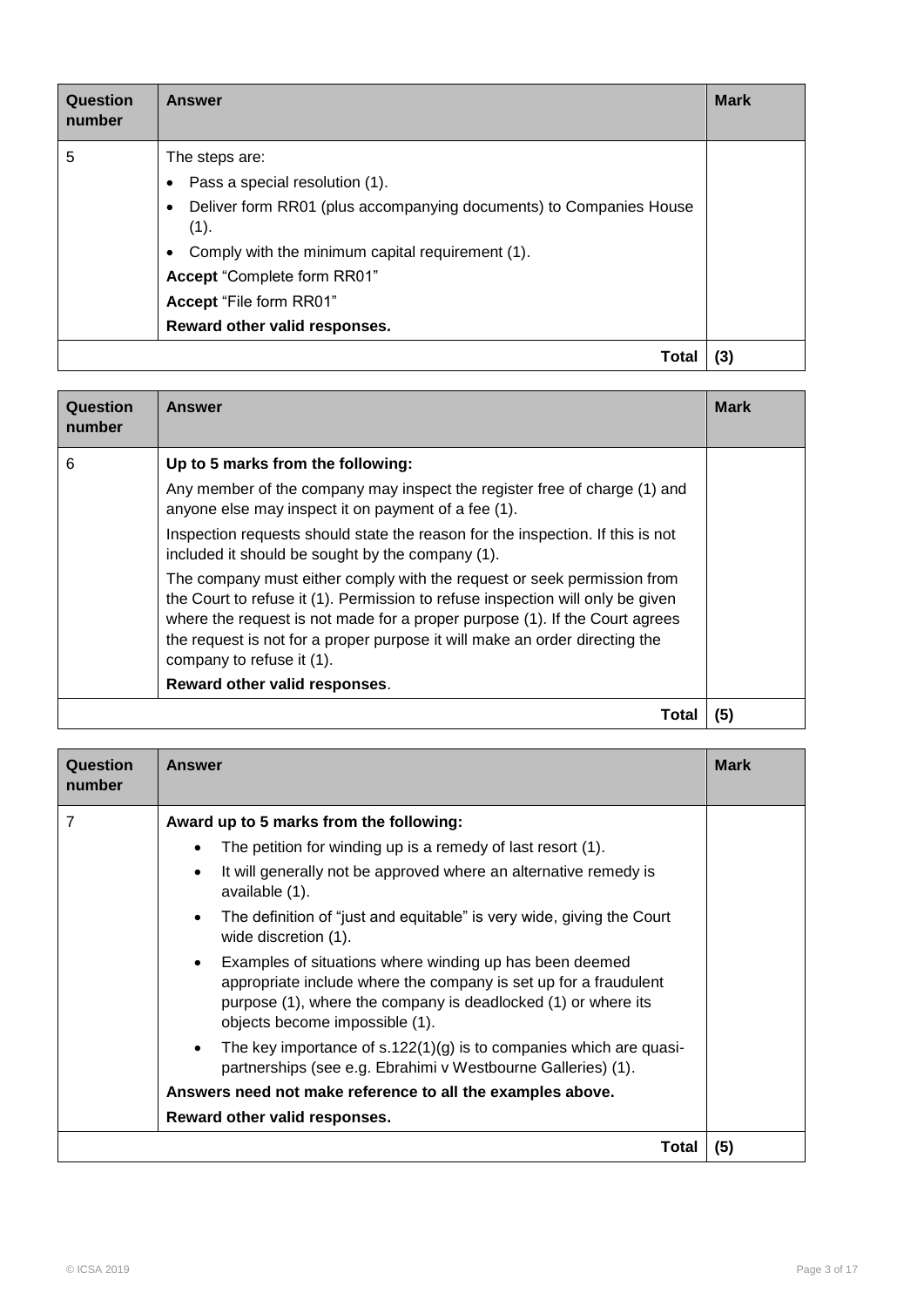| Question<br>number | <b>Answer</b>                                                                                                                                                                              | <b>Mark</b> |
|--------------------|--------------------------------------------------------------------------------------------------------------------------------------------------------------------------------------------|-------------|
| 8                  | Award up to 6 marks from the following:                                                                                                                                                    |             |
|                    | A disqualification order is a court order (1) which provides that for a specified<br>period (1) the disqualified person must not:                                                          |             |
|                    | be a director of a company (1) or be involved in any way with the<br>$\bullet$<br>formation, promotion or management of a company (1), unless they<br>have the permission of the court (1) |             |
|                    | act as a receiver of the company's property (1), unless they have the<br>permission of the court                                                                                           |             |
|                    | act as a company secretary (1)<br>٠                                                                                                                                                        |             |
|                    | act as an insolvency practitioner (1)<br>$\bullet$                                                                                                                                         |             |
|                    | Reward other valid responses.                                                                                                                                                              |             |
|                    | Total                                                                                                                                                                                      | (6)         |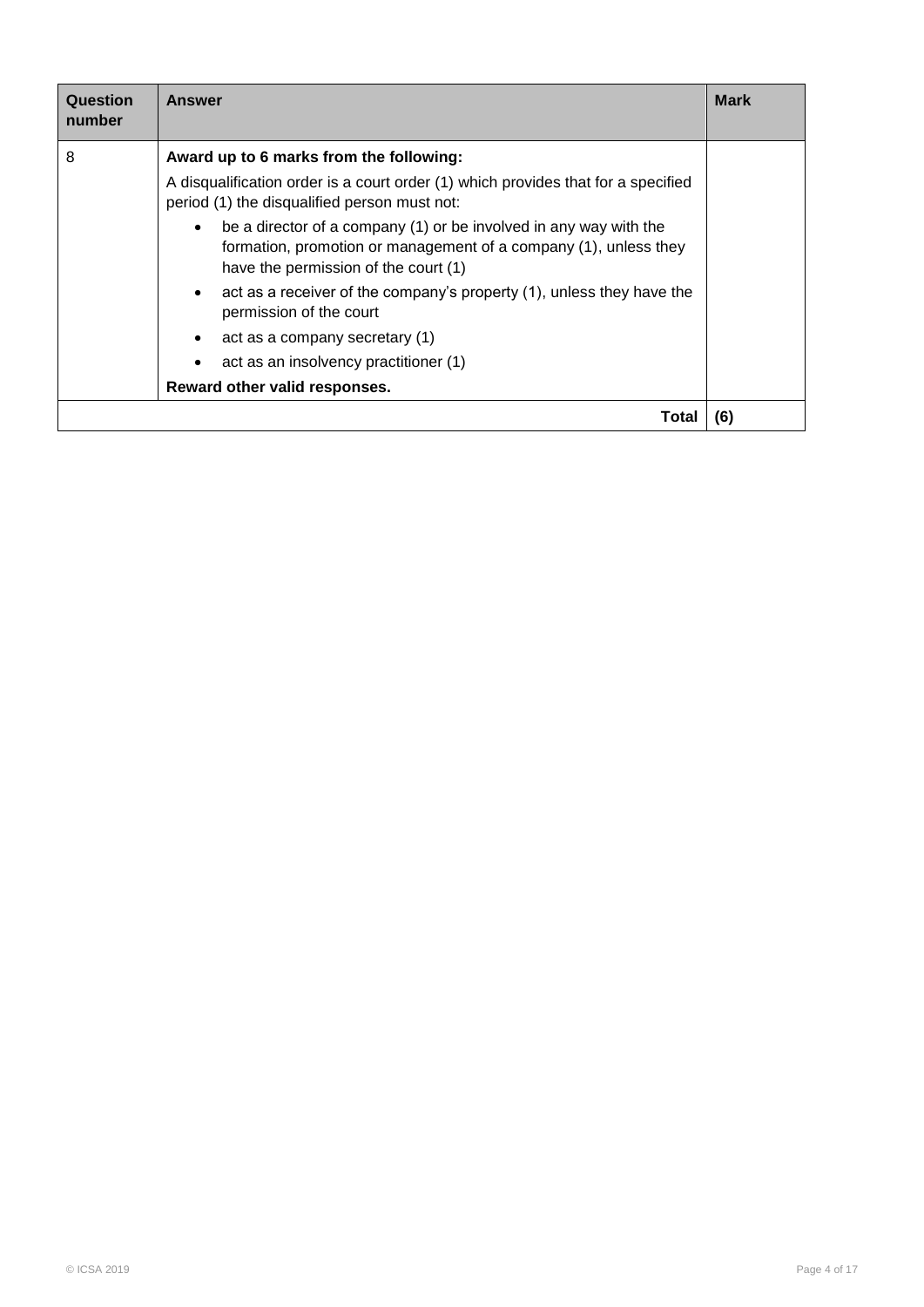## **Section B**

| Question<br>number | <b>Indicative content</b>                                                                                                                                                                                                                                                                                                                                                                                                                                                                                                                                                                                                                                                                                          |
|--------------------|--------------------------------------------------------------------------------------------------------------------------------------------------------------------------------------------------------------------------------------------------------------------------------------------------------------------------------------------------------------------------------------------------------------------------------------------------------------------------------------------------------------------------------------------------------------------------------------------------------------------------------------------------------------------------------------------------------------------|
| 9<br>25 marks      | Answers should evaluate the validity of Alina and Mary's actions and so should primarily focus<br>on the validity of the issue and allotment of shares, the potential breaches by the directors' of<br>their duties and the unlawful payment of the dividend.                                                                                                                                                                                                                                                                                                                                                                                                                                                      |
|                    | Answers could include the following content:                                                                                                                                                                                                                                                                                                                                                                                                                                                                                                                                                                                                                                                                       |
|                    | <b>Allotment of shares</b>                                                                                                                                                                                                                                                                                                                                                                                                                                                                                                                                                                                                                                                                                         |
|                    | Swan is a private limited company with only one class of share so the directors will have the<br>$\bullet$<br>authority to allot shares, subject to any restriction in the articles (s.550 Companies Act 2006).<br>However, the issue of new shares will dilute the holdings of the existing members (in fact this<br>$\bullet$<br>is the reason for the issue), so any new shares should first be offered to the existing<br>members in proportion to their existing shareholding in accordance with the rules on pre-<br>emption rights set out in s.561.                                                                                                                                                        |
|                    | It appears that the pre-emption provisions have been breached, so although the allotment is<br>$\bullet$<br>valid, Alina and Mary will be liable to compensate any shareholders who have lost out.                                                                                                                                                                                                                                                                                                                                                                                                                                                                                                                 |
|                    | Directors' duties                                                                                                                                                                                                                                                                                                                                                                                                                                                                                                                                                                                                                                                                                                  |
|                    | • Alina and Mary have a duty to exercise their powers only for the purposes for which they<br>were conferred (s.171(b)).                                                                                                                                                                                                                                                                                                                                                                                                                                                                                                                                                                                           |
|                    | If they have exercised the power to allot shares for the purpose of diluting Shaun's<br>$\bullet$<br>shareholding and preventing him from voting them out of office, this amounts to a breach of<br>the $s.171(b)$ duty.                                                                                                                                                                                                                                                                                                                                                                                                                                                                                           |
|                    | Where directors act for multiple purposes, the duty can still be breached if the dominant<br>$\bullet$<br>purpose was an improper one.                                                                                                                                                                                                                                                                                                                                                                                                                                                                                                                                                                             |
|                    | Mary may be in breach of the duties in s.173 (independent judgement) and s.174 (duty to<br>$\bullet$<br>exercise reasonable care, skill and diligence) by going along with the proposal to pay a<br>dividend without question.                                                                                                                                                                                                                                                                                                                                                                                                                                                                                     |
|                    | Alina and Mary are also likely in breach of the general duty in s.172. The duty requires<br>$\bullet$<br>directors to act in good faith to promote the success of the company for the benefit of its<br>members as a whole. Answers may query whether the good faith duty has been discharged.<br>If the allotment was made for a purpose other than to promote the success of the company,<br>this may also amount to a breach. Section 172(1) also requires directors to have regard to<br>the interests of various stakeholders, the long term consequences of decisions and the<br>company's reputation for high standards of business conduct. Arguably these aspects of the<br>duty have also been breached. |
|                    | <b>Payment of dividend</b>                                                                                                                                                                                                                                                                                                                                                                                                                                                                                                                                                                                                                                                                                         |
|                    | The Model Articles permit dividends to be paid following a recommendation by the board and<br>٠<br>a declaration by the company madeby an ordinary resolution. There is no evidence on the<br>facts of a board meeting having taken place. Alina, Mary and Timothy have enough shares<br>between them to pass an ordinary resolution declaring the dividend, but if the proper<br>procedure has not been followed, the process for declaration does not comply with Model<br>Articles.                                                                                                                                                                                                                             |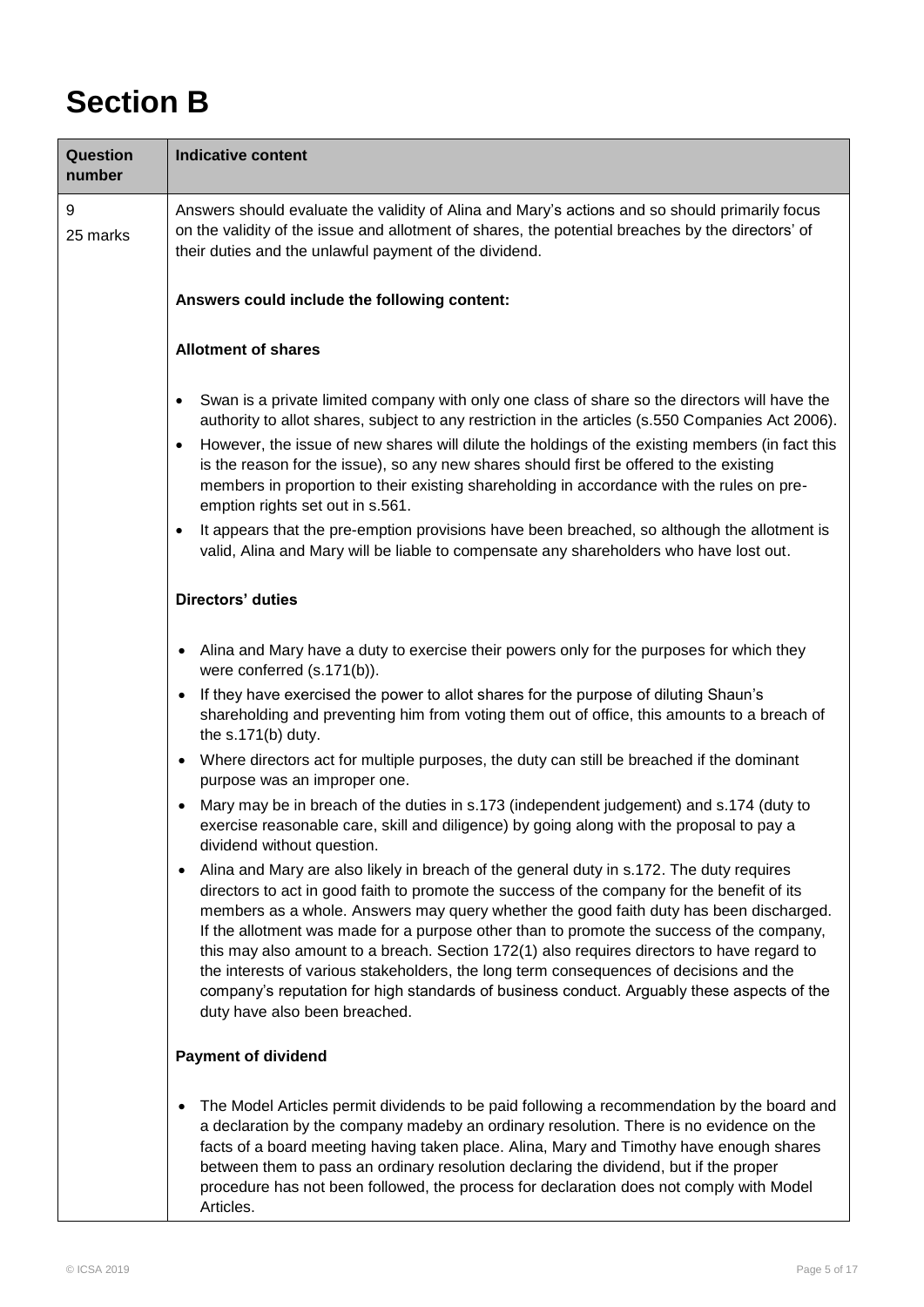| The key issue is that dividends may only be paid out of profits available for the purpose<br>(s.830), which are defined as are the company's accumulated, realised profits, less its<br>accumulated realised losses.                                                                                                         |
|------------------------------------------------------------------------------------------------------------------------------------------------------------------------------------------------------------------------------------------------------------------------------------------------------------------------------|
| As Swan has no distributable reserves, it appears that the dividend has been paid out of<br>capital.                                                                                                                                                                                                                         |
| Because the distribution is unlawful, Alina and Mary will be personally liable to repay the<br>money distributed to Swan Ltd (Re Exchange Banking Co, Flitcroft's Case). The members<br>can also be liable if they knew, or had reasonable grounds for believing, that the dividend<br>was made unlawfully (CA 2006, s 847). |

| Level                          | <b>Mark</b> | <b>Descriptor</b>                                                                                                                                                                                     |
|--------------------------------|-------------|-------------------------------------------------------------------------------------------------------------------------------------------------------------------------------------------------------|
|                                | 0           | No rewardable material.                                                                                                                                                                               |
| Level 1 (Fail)                 | $1 - 12$    | The answer may attempt to explain the definitions of key terms such as<br>٠<br>allotment of shares, directors' duties and dividends, but these are likely to<br>be unclear and not explained in full. |
|                                |             | The answer demonstrates limited understanding of the legal issues arising.<br>$\bullet$<br>This is communicated in a basic way with simple or generalised<br>statements.                              |
|                                |             | Points made are superficial and not directly linked to the scenario in the<br>question.                                                                                                               |
|                                |             | There is little application of relevant knowledge and understanding to the<br>scenario                                                                                                                |
|                                |             | The answer includes limited critical analysis of the facts<br>٠                                                                                                                                       |
|                                |             | Any analysis is not used to make a judgement/draw conclusions and is not<br>$\bullet$<br>supported by examples or sources.                                                                            |
| Level 2 (Pass)                 | $13 - 16$   | The answer includes the definitions of key terms such as allotment of<br>$\bullet$<br>shares, directors' duties and dividends.                                                                        |
|                                |             | The answer demonstrates understanding of the legal issues arising and<br>$\bullet$<br>expresses ideas with clarity.                                                                                   |
|                                |             | Points made are relevant and linked to the scenario in the question.<br>$\bullet$                                                                                                                     |
|                                |             | There is application of relevant knowledge and understanding to the<br>٠<br>scenario                                                                                                                  |
|                                |             | The answer includes analysis of the facts.<br>$\bullet$                                                                                                                                               |
|                                |             | Analysis is used to make a goodjudgement/draw conclusions, supported by<br>٠<br>examples.                                                                                                             |
| Level 3<br>(Merit/distinction) | $17 - 25$   | The answer includes a clear definition of key terms such as allotment of<br>٠<br>shares, directors' duties and dividends.                                                                             |
|                                |             | The answer demonstrates a deeper understanding of the legal issues<br>$\bullet$<br>arising and these are communicated in a logical writing structure.                                                 |
|                                |             | A range of points made are relevant and linked to the scenario in the<br>question.                                                                                                                    |
|                                |             | There is a good application of relevant knowledge and understanding to the<br>$\bullet$<br>scenario                                                                                                   |
|                                |             | The answer includes good analysis of the facts.<br>$\bullet$                                                                                                                                          |
|                                |             | Analysis is used to make a clear judgement/draw conclusions and supports<br>this with examples.                                                                                                       |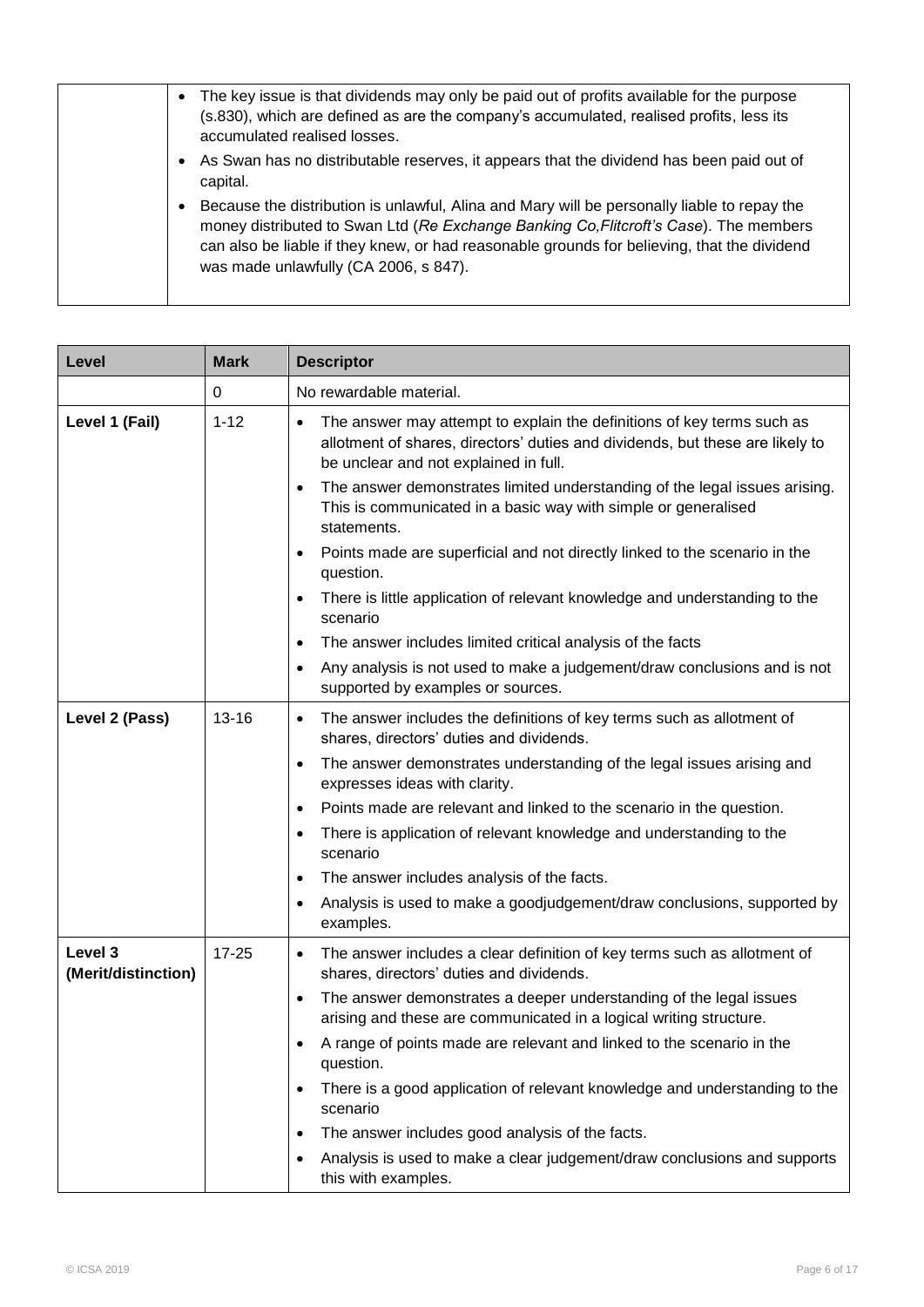| Question<br>number | <b>Indicative content</b>                                                                                                                                                                                                                                                                                                                                                                                                                                                                                                                                                                                                                                                                                                                                                                                                                                                                                                                                                                                                                                                                                                                                                                                                                                                                                                                                                     |
|--------------------|-------------------------------------------------------------------------------------------------------------------------------------------------------------------------------------------------------------------------------------------------------------------------------------------------------------------------------------------------------------------------------------------------------------------------------------------------------------------------------------------------------------------------------------------------------------------------------------------------------------------------------------------------------------------------------------------------------------------------------------------------------------------------------------------------------------------------------------------------------------------------------------------------------------------------------------------------------------------------------------------------------------------------------------------------------------------------------------------------------------------------------------------------------------------------------------------------------------------------------------------------------------------------------------------------------------------------------------------------------------------------------|
| 10(a)<br>10 marks  | The first part of the answer should briefly explain the meaning of corporate personality and then<br>discuss when the veil of incorporation has been lifted at common law, with reference to relevant<br>cases. Answers in both parts should not be penalised for being overly descriptive; an answer which<br>is largely descriptive or narrative may still achieve a pass grade under the criteria below. In order to<br>merit higher marks, there should be an attempt at evaluation, critique or analysis of the case law.                                                                                                                                                                                                                                                                                                                                                                                                                                                                                                                                                                                                                                                                                                                                                                                                                                                |
|                    | Answers could include the following content:                                                                                                                                                                                                                                                                                                                                                                                                                                                                                                                                                                                                                                                                                                                                                                                                                                                                                                                                                                                                                                                                                                                                                                                                                                                                                                                                  |
|                    | <b>Corporate personality</b>                                                                                                                                                                                                                                                                                                                                                                                                                                                                                                                                                                                                                                                                                                                                                                                                                                                                                                                                                                                                                                                                                                                                                                                                                                                                                                                                                  |
|                    | Corporate personality refers to the fact that in law, a company has a legal personality<br>separate from that of its founders and members. As such it has many of the same rights and<br>attributes as natural persons. A company can own property, enter into contracts, borrow<br>money, employ staff, sue and be sued in its own right.<br>The significance of the company's separate legal personality is explored in Salomon v<br>$\bullet$<br>Salomon [1897]. The House of Lords judgment in that case strongly upholds the clear<br>separation between the company and its personnel, re-stating that directors and members<br>are not liable for the debts of the company beyond their original capital contribution. Thus,<br>corporate personality (also called the corporate veil) can be used to shield the company's<br>personnel from liabilities incurred by the company.<br>Trading via a corporation with a separate legal personality is appealing because it protects<br>the company's directors from acquiring legal responsibility for the company's debts and<br>other liabilities. However, it is also open to abuse. The courts therefore have the power to<br>disregard corporate personality at common law (also called lifting the veil of corporate<br>personality). Historically howeverthey have been reluctant to dismantle corporations which |
|                    | have been properly set up in accordance with the law.                                                                                                                                                                                                                                                                                                                                                                                                                                                                                                                                                                                                                                                                                                                                                                                                                                                                                                                                                                                                                                                                                                                                                                                                                                                                                                                         |
|                    | Development of the rules on piercing the veil                                                                                                                                                                                                                                                                                                                                                                                                                                                                                                                                                                                                                                                                                                                                                                                                                                                                                                                                                                                                                                                                                                                                                                                                                                                                                                                                 |
|                    | Instances where the corporate veil has been pierced include the following.                                                                                                                                                                                                                                                                                                                                                                                                                                                                                                                                                                                                                                                                                                                                                                                                                                                                                                                                                                                                                                                                                                                                                                                                                                                                                                    |
|                    | The company is being used as a vehicle to effect a fraud, or as a façade or sham as in Gilford<br>Motor Home Co v Horne [1933].                                                                                                                                                                                                                                                                                                                                                                                                                                                                                                                                                                                                                                                                                                                                                                                                                                                                                                                                                                                                                                                                                                                                                                                                                                               |
|                    | Where an agency relationship existed between a parent company and its subsidiarysuch<br>$\bullet$<br>as Smith Stone and Knight Ltd v Birmingham Corporation [1939].                                                                                                                                                                                                                                                                                                                                                                                                                                                                                                                                                                                                                                                                                                                                                                                                                                                                                                                                                                                                                                                                                                                                                                                                           |

| Level          | <b>Mark</b> | <b>Descriptor</b>                                                                                                                                                                                                     |
|----------------|-------------|-----------------------------------------------------------------------------------------------------------------------------------------------------------------------------------------------------------------------|
|                | 0           | No rewardable material.                                                                                                                                                                                               |
| Level 1 (Fail) | 1-4         | The answer may attempt to explain the definitions of corporate personality<br>$\bullet$<br>and disregarding corporate personality/piercing the veil, but these are likely<br>to be unclear and not explained in full. |
|                |             | The answer demonstrates limited understanding of the legal issues arising.<br>This is communicated in a basic way with simple or generalised<br>statements.                                                           |
|                |             | There is little application of relevant knowledge and understanding which is                                                                                                                                          |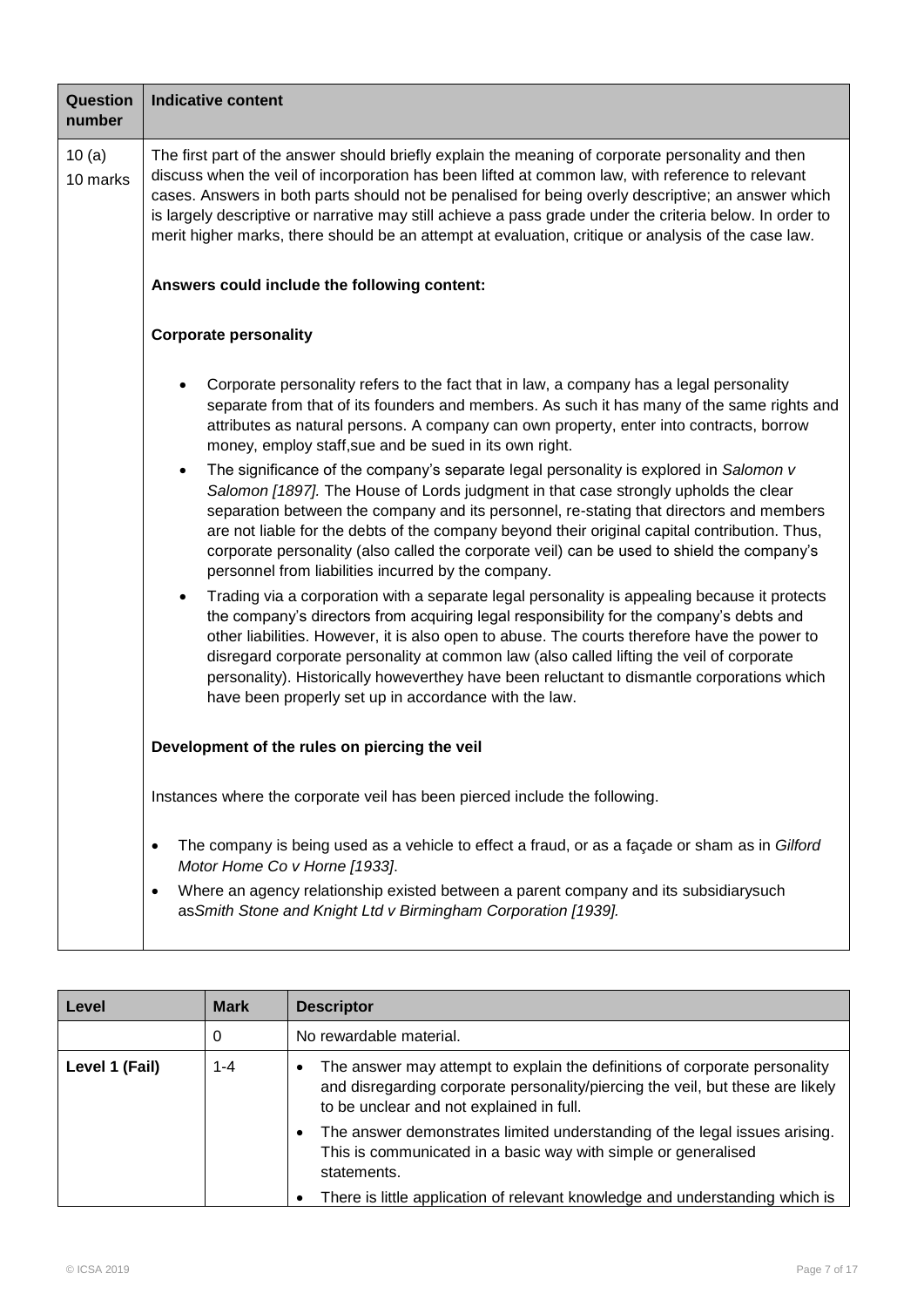|                                |          |           | not supported by an evaluative statement                                                                                                                     |
|--------------------------------|----------|-----------|--------------------------------------------------------------------------------------------------------------------------------------------------------------|
|                                |          | $\bullet$ | The answer includes limited criticalanalysis of the issues surrounding<br>corporate personality                                                              |
|                                |          | ٠         | Any analysis is not used to make a judgement/draw conclusions and is not<br>supported by relevant examples or sources.                                       |
| Level 2 (Pass)                 | $5-6$    | ٠         | The answer includes the definitions of key terms such as corporate<br>personality and disregarding corporate personality/piercing the veil.                  |
|                                |          | $\bullet$ | The answer demonstrates understanding of the legal issues arising and<br>expresses ideas with clarity.                                                       |
|                                |          | $\bullet$ | There is application of relevant knowledge and understanding but<br>supported by a limited evaluative statement                                              |
|                                |          |           | The answer includes critical analysis of the issues surrounding corporate<br>personality                                                                     |
|                                |          | ٠         | The analysis is used to make a judgement/draw conclusions.                                                                                                   |
| Level 3<br>(Merit/distinction) | $7 - 10$ | $\bullet$ | The answer includes a clear and accuratedefinition ofkey terms such as<br>corporate personality and disregarding corporate personality/piercing the<br>veil. |
|                                |          | $\bullet$ | The answer demonstrates a good understanding of the legal issues arising<br>and these are communicated in a logical writing structure.                       |
|                                |          | $\bullet$ | There is a good or exellentapplication of relevant knowledge and<br>understanding supported by an evaluative statement.                                      |
|                                |          | ٠         | The answer includes good or excellentanalysis of the issues.                                                                                                 |
|                                |          | $\bullet$ | The analysis is used to make a clear judgement/draw conclusions and<br>supports this with examples or primary sources.                                       |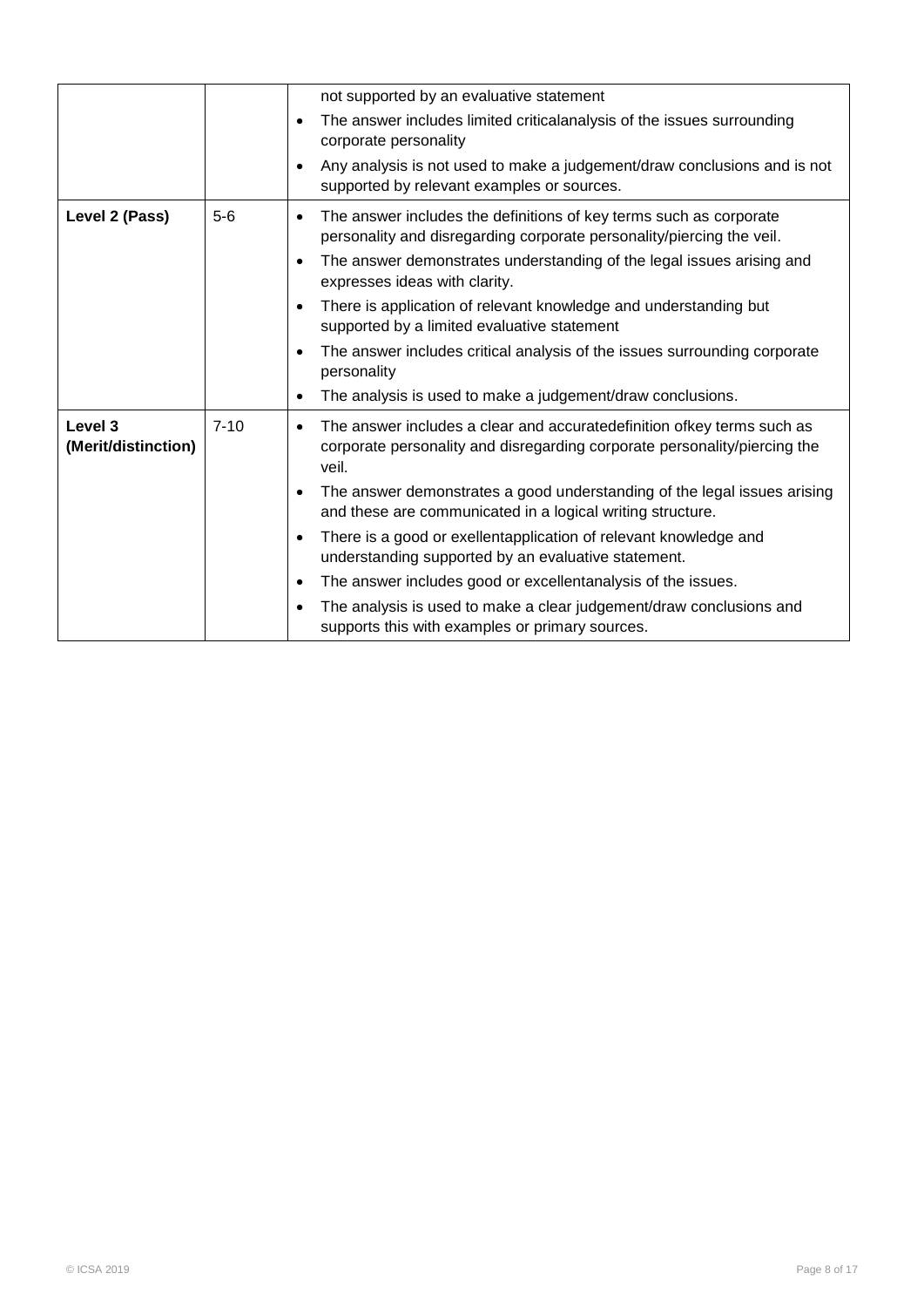| <b>Indicative content</b>                                                                                                                                                                                                                                                                                                                                                                                                                                                                                                                                                                                                                                                                                                                                                                                                                                                                                                                                                                                                                    |  |  |  |
|----------------------------------------------------------------------------------------------------------------------------------------------------------------------------------------------------------------------------------------------------------------------------------------------------------------------------------------------------------------------------------------------------------------------------------------------------------------------------------------------------------------------------------------------------------------------------------------------------------------------------------------------------------------------------------------------------------------------------------------------------------------------------------------------------------------------------------------------------------------------------------------------------------------------------------------------------------------------------------------------------------------------------------------------|--|--|--|
| A narrative/descriptive answer should receive a pass mark provided it is accurate and complete.<br>Higher marks (Level 3) should be awarded where there is an attempt at analysis, critique or<br>evaluation.                                                                                                                                                                                                                                                                                                                                                                                                                                                                                                                                                                                                                                                                                                                                                                                                                                |  |  |  |
| Answers could include the following content:                                                                                                                                                                                                                                                                                                                                                                                                                                                                                                                                                                                                                                                                                                                                                                                                                                                                                                                                                                                                 |  |  |  |
| The judgment in Prest                                                                                                                                                                                                                                                                                                                                                                                                                                                                                                                                                                                                                                                                                                                                                                                                                                                                                                                                                                                                                        |  |  |  |
| The leading current authority on piercing the veil is that of the Supreme Court in Petrodel<br>Resources Ltd v Prest [2013]. The case concerns the distribution of assets in a divorce<br>settlement and as the court found that the assets concerned were held on trust for the<br>claimant spouse, there was no need for the court to pierce the corporate veil in this case.                                                                                                                                                                                                                                                                                                                                                                                                                                                                                                                                                                                                                                                              |  |  |  |
| However the judgment does contain clear guidelines (albeit obiter) on when a company's<br>corporate personality may be disregarded. The guidelines are very restrictive. Lord<br>Sumption explains that the only instance when the courts can disregard a company's<br>corporate personality is where the 'evasion principle' applies. This is where "a person is<br>under an existing legal obligation or liability or subject to an existing legal restriction which<br>he deliberately evades or whose enforcement he deliberately frustrates by interposing a<br>company under his control". He also explains that piercing the veil is a remedy of last resort<br>and should not be used unless no other means exists to reach the required outcome.<br>Although the Justices in Prest were not unanimous in their views on disregarding corporate<br>personality, subsequent decisions such as that in Wood v Baker [2015] indicate that the<br>restrictive approach endorsed by Lord Sumption is likely to be followed in the future. |  |  |  |
|                                                                                                                                                                                                                                                                                                                                                                                                                                                                                                                                                                                                                                                                                                                                                                                                                                                                                                                                                                                                                                              |  |  |  |

| Level          | <b>Mark</b> | <b>Descriptor</b>                                                                                                                                                |
|----------------|-------------|------------------------------------------------------------------------------------------------------------------------------------------------------------------|
|                | 0           | No rewardable material.                                                                                                                                          |
| Level 1 (Fail) | $1 - 7$     | The answer may attempt to explain the judgment, but this is likely to be<br>unclear and inaccurate.                                                              |
|                |             | The answer demonstrates limited understanding of the legal issues arising.<br>٠<br>This is communicated in a basic way with simple or generalised<br>statements. |
|                |             | There is little application of relevant knowledge and understanding and the<br>٠<br>answer is largely descriptive.                                               |
|                |             | The answer includes limited criticalanalysis of the issues surrounding<br>corporate personality.                                                                 |
|                |             | Any analysis is not used to draw conclusions and is not supported by<br>$\bullet$<br>relevant examples or sources.                                               |
| Level 2 (Pass) | $8 - 9$     | The answer includes a sufficient explanation of the judgment.<br>$\bullet$                                                                                       |
|                |             | The answer demonstrates understanding of the legal issues arising and<br>٠<br>expresses ideas with clarity.                                                      |
|                |             | There is application of relevant knowledge and understanding.<br>$\bullet$                                                                                       |
|                |             | The answer includes critical analysis of the issues surrounding corporate                                                                                        |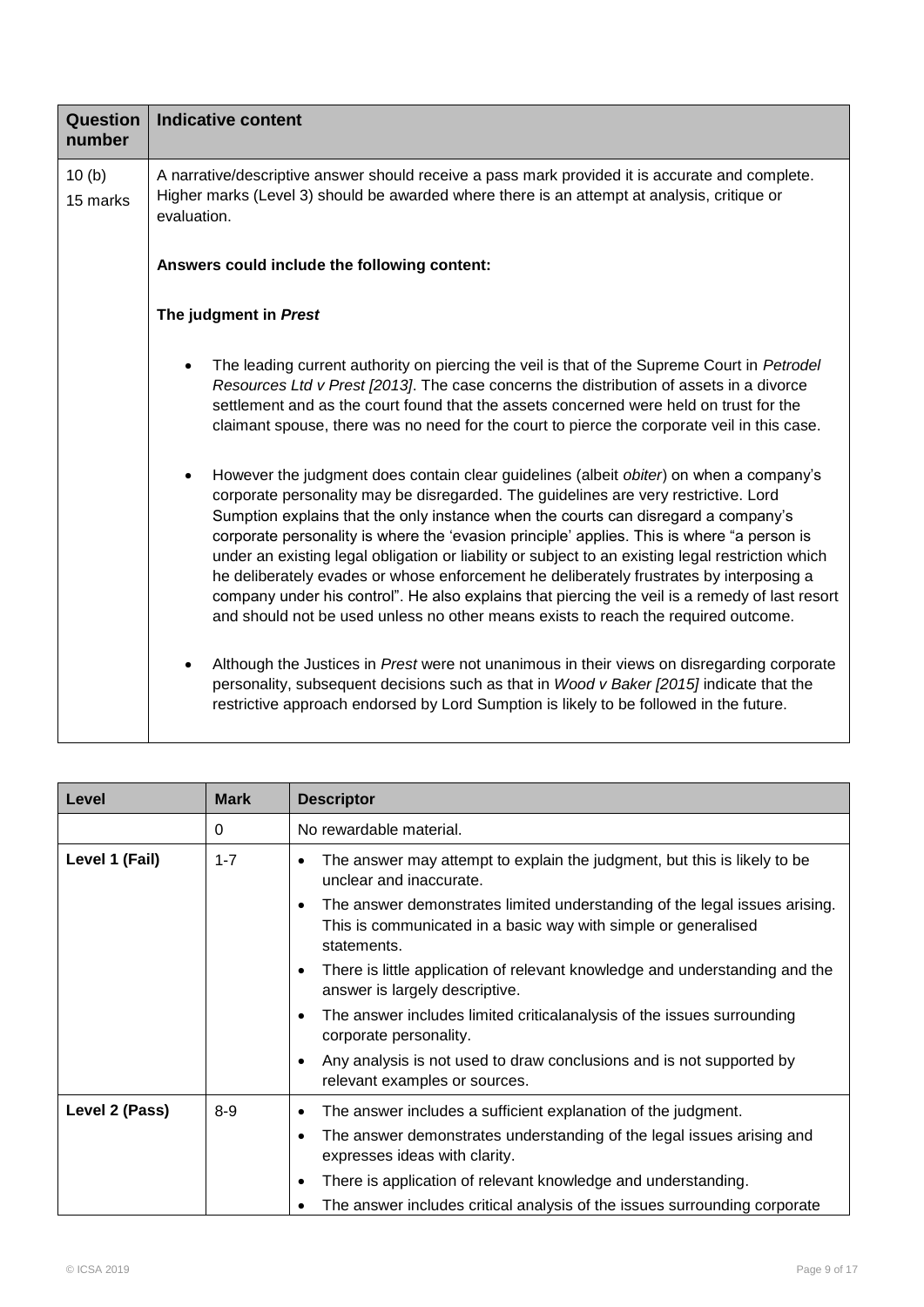|                                |           |           | personality.<br>The analysis is used to draw conclusionsand examples given.                                                            |
|--------------------------------|-----------|-----------|----------------------------------------------------------------------------------------------------------------------------------------|
| Level 3<br>(Merit/Distinction) | $10 - 15$ | $\bullet$ | The answer includes a clear, accurate and comprehensive explanation of<br>the judgment                                                 |
|                                |           |           | The answer demonstrates a good understanding of the legal issues arising<br>and these are communicated in a logical writing structure. |
|                                |           |           | There is a good application of relevant knowledge and understanding<br>supported by an evaluative statement.                           |
|                                |           | ٠         | The answer includes good criticalanalysis of the issues.                                                                               |
|                                |           |           | The analysis is used to draw conclusions and supports this with examples<br>or primary sources.                                        |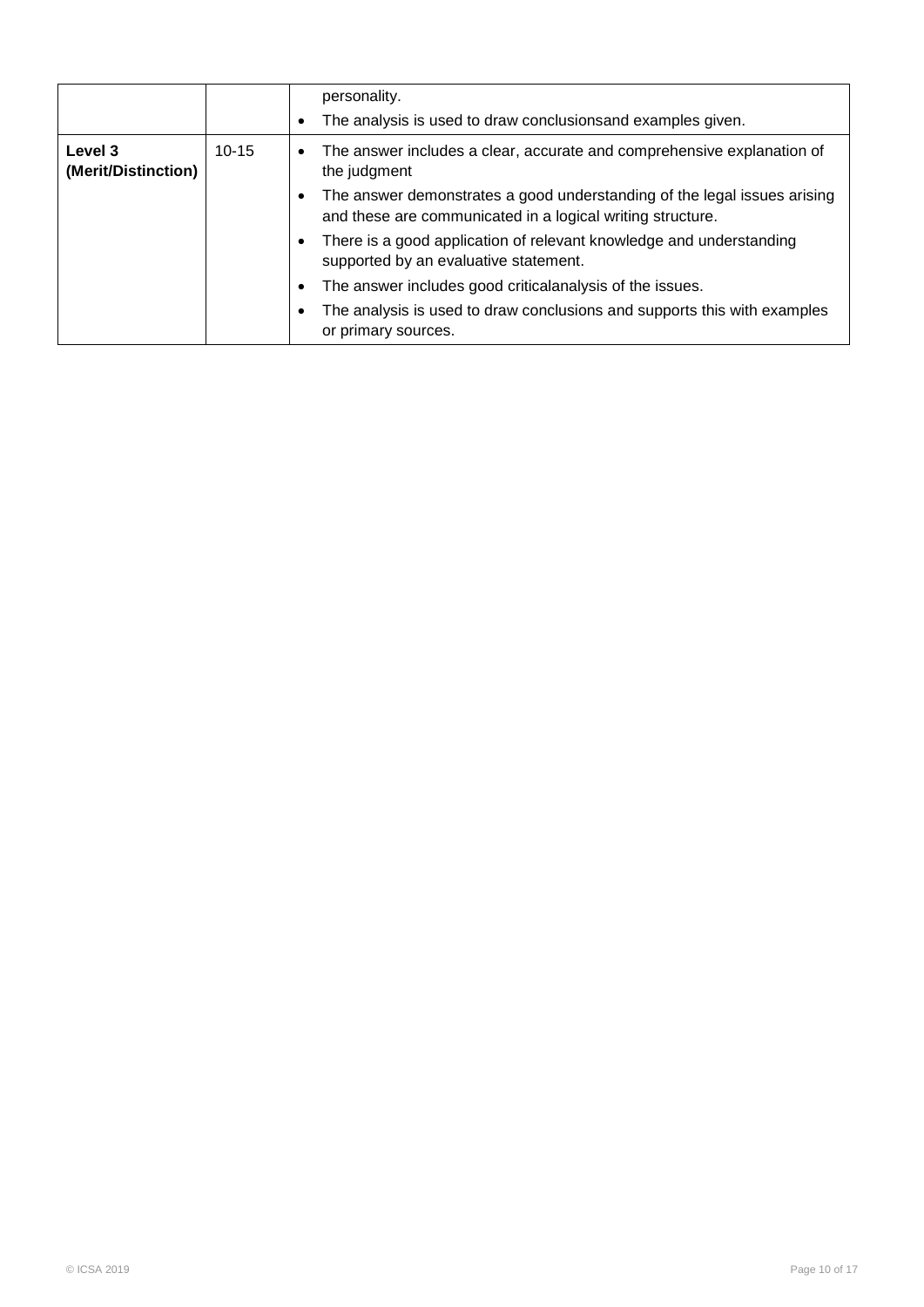| <b>Question</b><br>number | <b>Indicative content</b>                                                                                                                                                                                                                                                                                                                                                                                                                            |
|---------------------------|------------------------------------------------------------------------------------------------------------------------------------------------------------------------------------------------------------------------------------------------------------------------------------------------------------------------------------------------------------------------------------------------------------------------------------------------------|
| 11 $(a)$<br>17 marks      | In order to bring a successful claim, Mercy must first establish that James has breached one or<br>more of his duties as a director. Directors owe their duties to the company, so she must then satisfy<br>the statutory tests to gain permission to bring a derivative claim on the company's behalf. Answers<br>should deal briefly with directors duties before turning to concentrate on the statutory process for<br>bringing a claim.         |
|                           | Answers could include the following content:                                                                                                                                                                                                                                                                                                                                                                                                         |
|                           | <b>Directors' duties</b>                                                                                                                                                                                                                                                                                                                                                                                                                             |
|                           | There are several potential breaches of duty here.                                                                                                                                                                                                                                                                                                                                                                                                   |
|                           | s.171 - James has breached this duty by acting outside his powers and/or using his powers<br>for improper purposes.                                                                                                                                                                                                                                                                                                                                  |
|                           | s.175 - James has breached the duty to avoid conflicts of interest. This duty is applied very<br>$\bullet$<br>strictly. This is clear from the caselaw (e.g. Bhullar v Bhullar).                                                                                                                                                                                                                                                                     |
|                           | Conflicts of interest may be authorised, but on the facts, the other director was unaware of<br>$\bullet$<br>the transaction; if the conflict had been disclosed, the board would have the option of<br>authorising it which would absolve James.                                                                                                                                                                                                    |
|                           | s.172 – James is not acting in good faith, and is in breach of the general duty to promote the<br>success of the company for the benefit of the members as a whole.                                                                                                                                                                                                                                                                                  |
|                           | The derivative claim                                                                                                                                                                                                                                                                                                                                                                                                                                 |
|                           | The statutory derivative claim is available under the Companies Act 2006. The claim does<br>$\bullet$<br>not overrule the rule in Foss v Harbottle but it does allow shareholders to bring a claim on<br>the company's behalf, subject to the strict criteria set out in s.260.                                                                                                                                                                      |
|                           | The grounds for a claim are set out in s.260(3). A claim may only be brought where there is<br>negligence, default, breach of duty or breach of trust by a director. Applying this to the facts,<br>there are several breaches here which could potentially justify a claim.                                                                                                                                                                         |
|                           | Under s.261(1), Mercy can apply for permission to bring a claim if she can demonstrate that<br>there is a prima facie case. As she is a member and has prima facie evidence of breaches<br>of duty by James, she is likely to satisfy this test.                                                                                                                                                                                                     |
|                           | The court must refuse permission to proceed with the claim if any of the conditions in<br>$\bullet$<br>s.263(2) are satisfied, namely if a hypothetical director acting in accordance with s.172<br>would not seek to continue it, or that the act complained of has been authorised by the<br>company. On the facts the claim appears to be in the company's best interests.                                                                        |
|                           | Finally the court has discretion to refuse to allow the claim to continue under s.263(3) and<br>$\bullet$<br>(4). The Act directs the court to consider certain specific factors (e.g. cost and likelihood of<br>recovering compensation) and also to have regard to the views of the members. Here, the<br>views of Michael will be relevant - if he agrees the claim should go ahead, this will make the<br>court more likely to grant permission. |
|                           | In general, the courts have been reluctant to grant permission for derivative claims to<br>proceed - see cases such as Franbar Holdings v Patel and Mission Capita v Sinclair.                                                                                                                                                                                                                                                                       |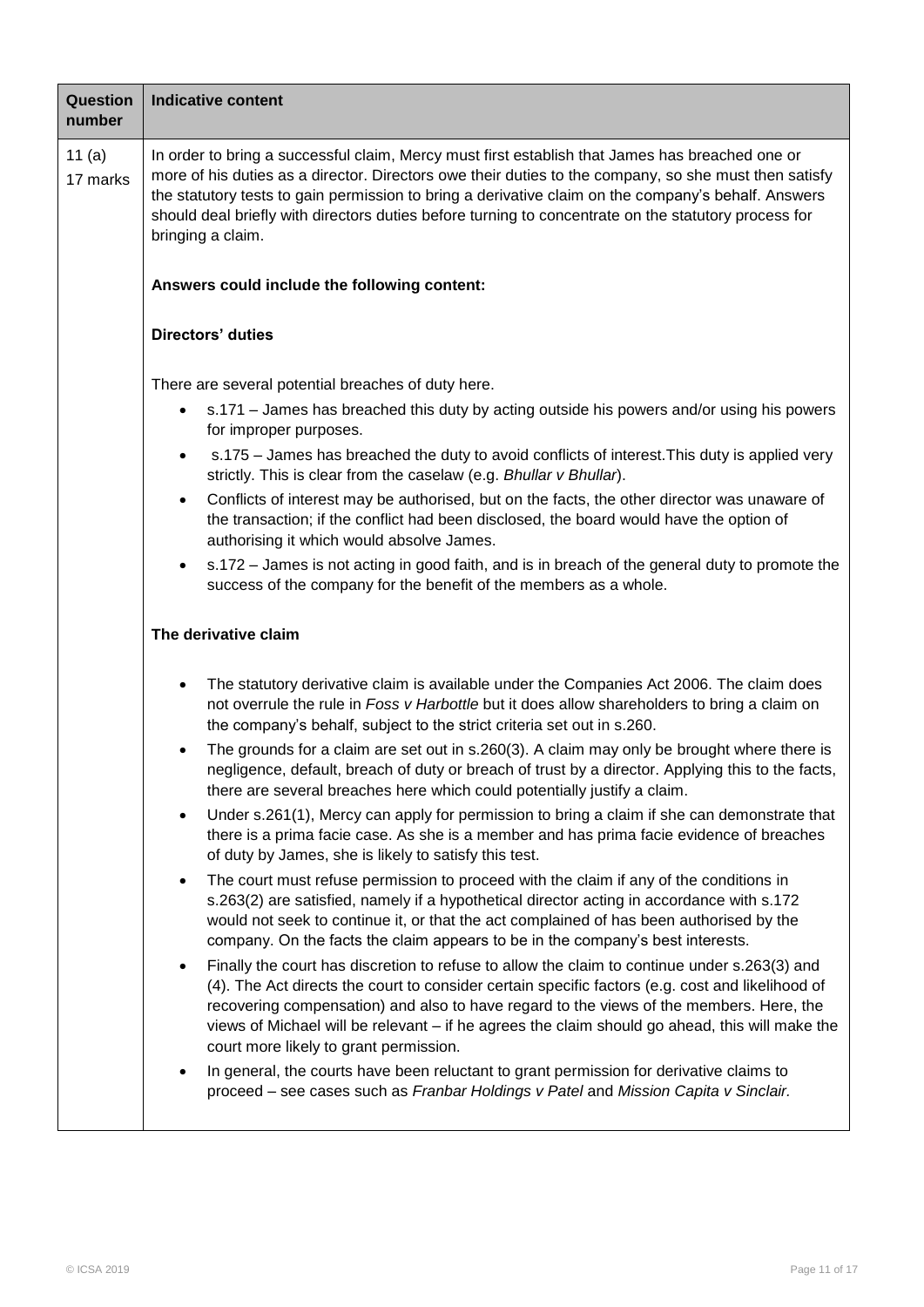| Level                          | <b>Mark</b> | <b>Descriptor</b>                                                                                                                                            |
|--------------------------------|-------------|--------------------------------------------------------------------------------------------------------------------------------------------------------------|
|                                | 0           | No rewardable material.                                                                                                                                      |
| Level 1 (Fail)                 | $1 - 8$     | The answer may attempt to define the derivative claim, but this may be<br>unclear and not explained in full.                                                 |
|                                |             | The answer demonstrates limited understanding of the relevant process.<br>٠<br>This is communicated in a basic way with simple or generalised<br>statements. |
|                                |             | There is little application of relevant knowledge and understanding.                                                                                         |
| Level 2 (Pass)                 | $9 - 10$    | The answer includes sufficient definition of the derivative claim.<br>٠                                                                                      |
|                                |             | The answer demonstrates understanding of the relevant process and<br>expresses ideas with clarity.                                                           |
|                                |             | There is application of relevant knowledge and understanding.<br>٠                                                                                           |
| Level 3<br>(Merit/Distinciton) | $11 - 17$   | The answer includes a clear definition of the derivative claim including<br>٠<br>reference to primary sources.                                               |
|                                |             | The answer demonstrates a good understanding of the relevant process<br>$\bullet$<br>and this is communicated in a logical writing structure.                |
|                                |             | There is a good application of relevant knowledge and understanding.                                                                                         |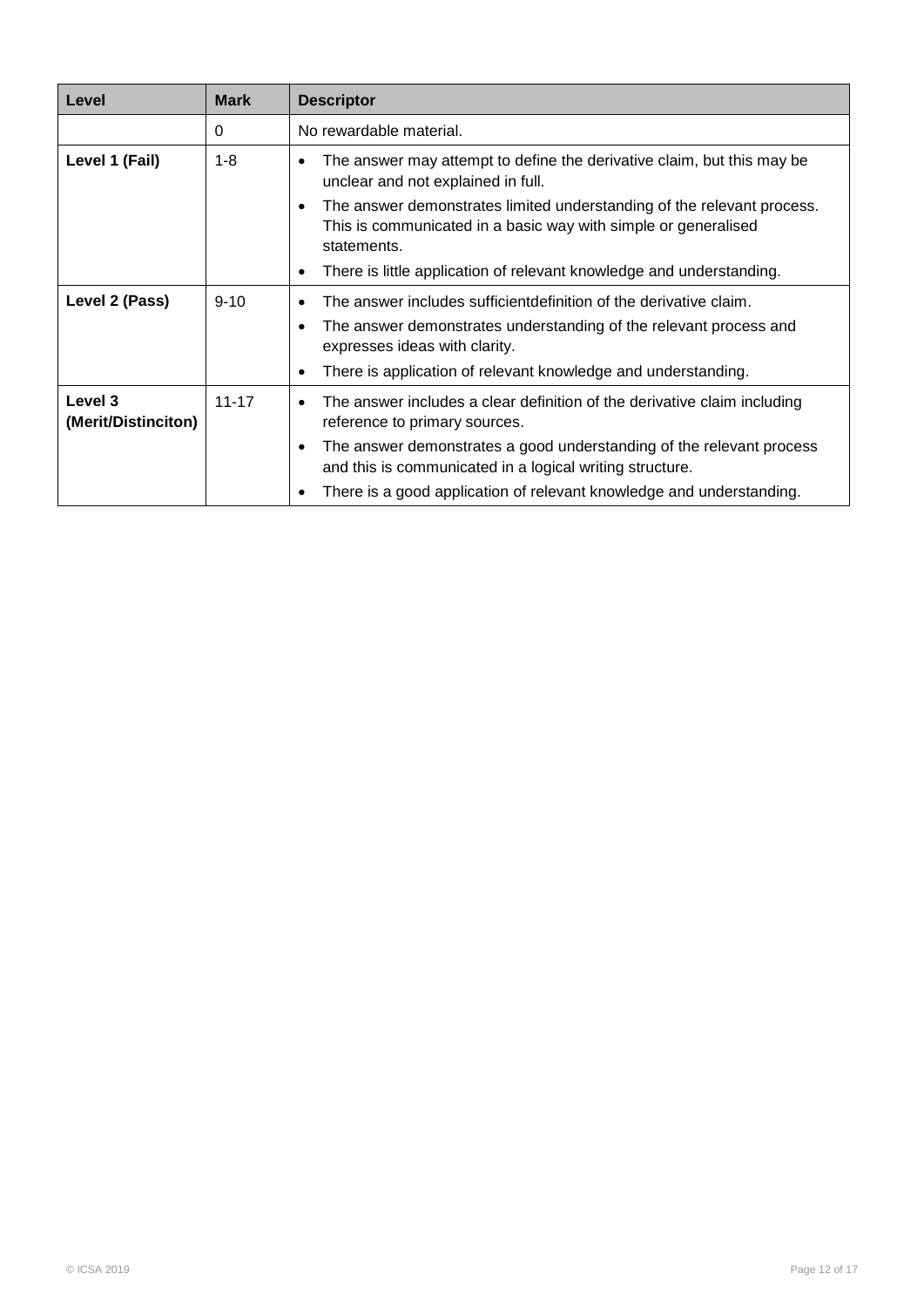| Question<br>number | <b>Indicative content</b>                                                                                                                                                                                                                                                                                                                                                                                                                                                                    |  |  |  |  |
|--------------------|----------------------------------------------------------------------------------------------------------------------------------------------------------------------------------------------------------------------------------------------------------------------------------------------------------------------------------------------------------------------------------------------------------------------------------------------------------------------------------------------|--|--|--|--|
| 11(b)<br>8 marks   | The question requires discussion of what ratification is and whether it is applicable here, and if so,<br>the likely consequences.                                                                                                                                                                                                                                                                                                                                                           |  |  |  |  |
|                    | Answers could include the following content:                                                                                                                                                                                                                                                                                                                                                                                                                                                 |  |  |  |  |
|                    | <b>Ratification</b>                                                                                                                                                                                                                                                                                                                                                                                                                                                                          |  |  |  |  |
|                    | Ratification means approval or authorisation of an action taken by a director. Ratification<br>takes place after the unauthorised act has been completed.                                                                                                                                                                                                                                                                                                                                    |  |  |  |  |
|                    | Members can usually ratify an act in breach of duty by a director via a resolution of the<br>$\bullet$<br>company. James owns 60% of the company's shares, which in theory means he could pass<br>an ordinary resolution alone. However, see bullet point 5 below.                                                                                                                                                                                                                           |  |  |  |  |
|                    | The effect of ratification is usually to absolve the director from a breach of duty in respect of<br>$\bullet$<br>the ratified act.                                                                                                                                                                                                                                                                                                                                                          |  |  |  |  |
|                    | In respect of the derivative claim, the Court must refuse permission to continue a claim<br>$\bullet$<br>where the act or omission which is the basis of the claim has been authorised by the<br>company (s.263(2)). If James's actions were to be ratified then the effect would be to bring<br>the derivative claim to an end.                                                                                                                                                             |  |  |  |  |
|                    | However, although many breaches of duty are capable of ratification, s.239 prevents<br>$\bullet$<br>shareholders voting on a resolution to ratify their own actions as directors, so James could<br>not vote to ratify his own acts. Michael and Mercy own 30% and 10% of the company's<br>shares, so if James cannot vote then Michael has more than 50% of the remaining voting<br>shares. However, it is unlikely on the facts that Michael or Mercy would agree with James's<br>actions. |  |  |  |  |
|                    | In addition, dishonest acts can not generally be ratified (Goldtrail Travel Ltd v Aydin). The<br>$\bullet$<br>transfer to Avocado could also give rise to criminal liability.                                                                                                                                                                                                                                                                                                                |  |  |  |  |
|                    | Therefore, applying this to the facts, James's breaches of duty are not capable of ratification<br>and the derivative claim will be unaffected.                                                                                                                                                                                                                                                                                                                                              |  |  |  |  |

| Level          | <b>Mark</b> | <b>Descriptor</b>                                                                                                                                               |
|----------------|-------------|-----------------------------------------------------------------------------------------------------------------------------------------------------------------|
|                | 0           | No rewardable material.                                                                                                                                         |
| Level 1 (Fail) | $1 - 3$     | The answer may attempt to define ratification, but this is likely to be unclear<br>and not explained in full.                                                   |
|                |             | The answer demonstrates little or nounderstanding of the legal issues<br>arising. This is communicated in a basic way with simple or generalised<br>statements. |
|                |             | Points made are superficial and not directly linked to the scenario in the<br>question.                                                                         |
|                |             | There is little application of relevant knowledge and understanding.                                                                                            |
| Level 2 (Pass) | $4 - 5$     | The answer includes the definition of ratification.                                                                                                             |
|                |             | The answer demonstrates understanding of the legal issues arising and<br>expresses ideas with clarity.                                                          |
|                |             | Points made are relevant and linked to the scenario in the question.                                                                                            |
|                |             | There is application of relevant knowledge and understanding.                                                                                                   |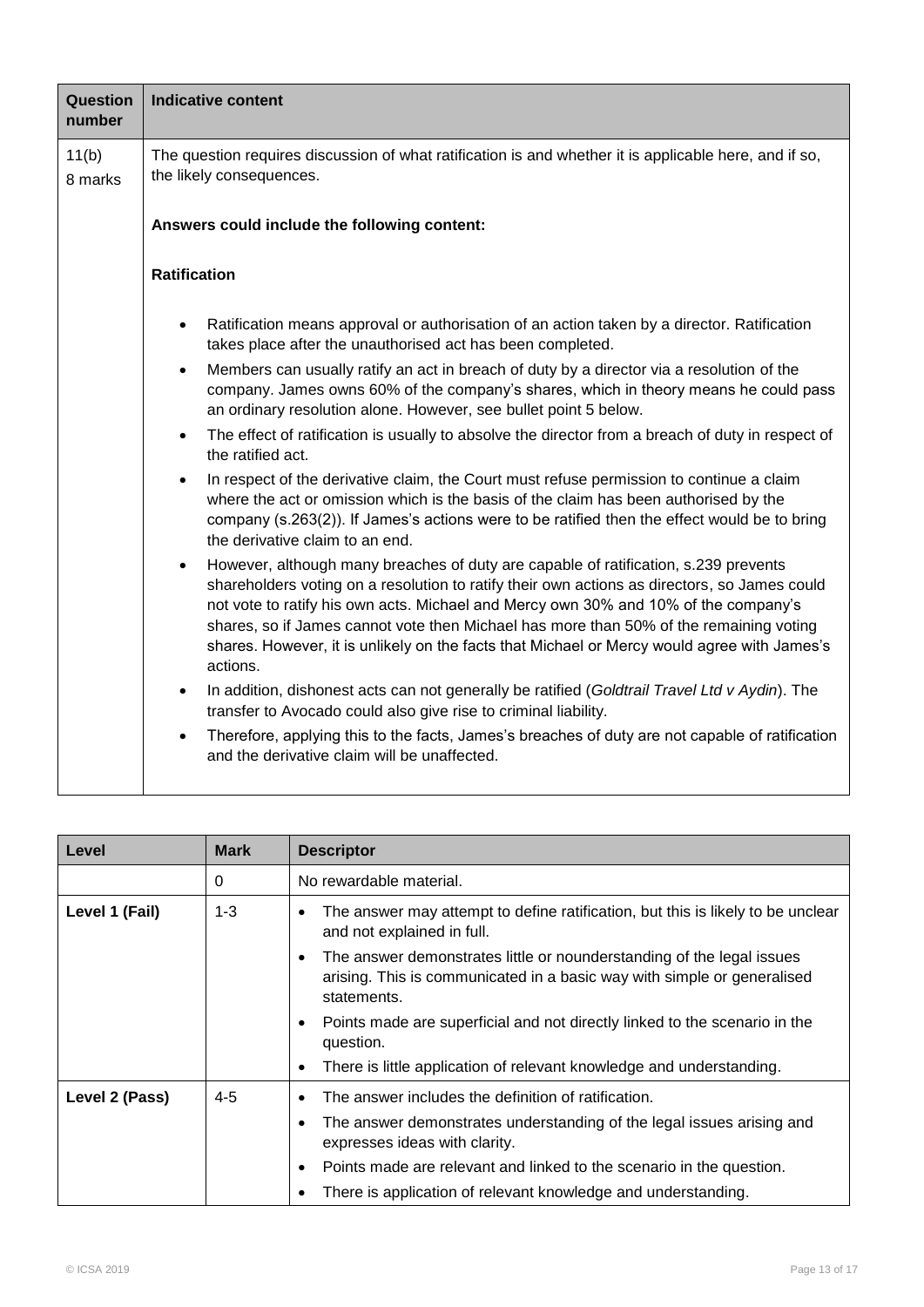| Level 3<br>(Merit/Distinciton) | $6 - 8$ | $\bullet$ | The answer includes a clear definition of ratification including reference to<br>primary sources.                                      |
|--------------------------------|---------|-----------|----------------------------------------------------------------------------------------------------------------------------------------|
|                                |         |           | The answer demonstrates a good understanding of the legal issues arising<br>and these are communicated in a logical writing structure. |
|                                |         |           | A range of points made are relevant and linked to the scenario in the<br>question.                                                     |
|                                |         | $\bullet$ | There is a good application of relevant knowledge and understanding.                                                                   |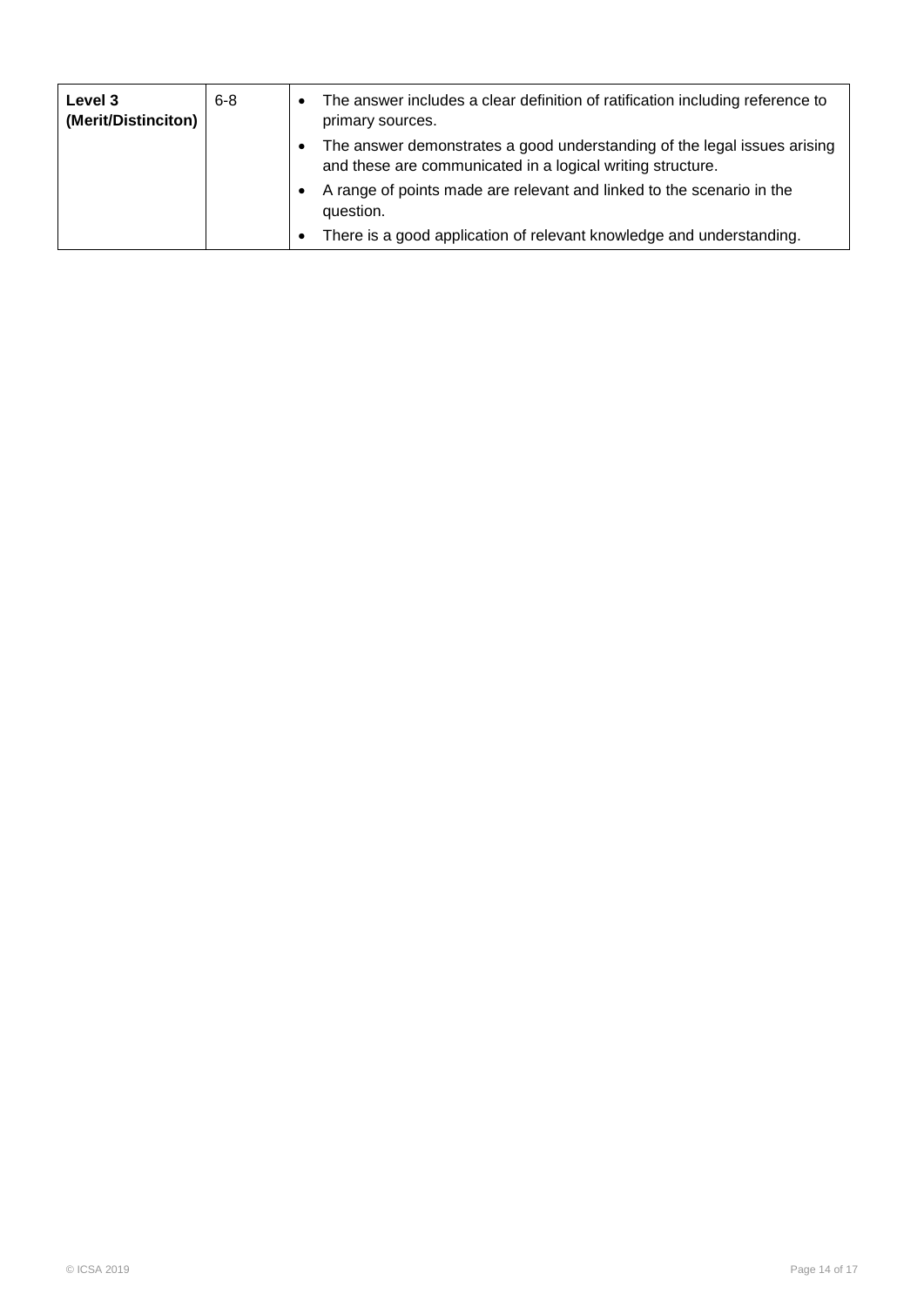| <b>Question</b><br>number | <b>Indicative content</b>                                                                                                                                                                                                                                                                                                                                                                                                   |  |  |  |  |
|---------------------------|-----------------------------------------------------------------------------------------------------------------------------------------------------------------------------------------------------------------------------------------------------------------------------------------------------------------------------------------------------------------------------------------------------------------------------|--|--|--|--|
| 12<br>25 marks            | The question requires candidates to discuss the course of action the liquidator will take. Answers<br>should therefore begin by explaining the role of the liquidator, which is to collect the assets of the<br>company, convert them into cash and use the resulting funds to pay the company's debts.<br>Fenella must then distribute any remaning assets to those entitled to them in a statutorily<br>prescribed order. |  |  |  |  |
|                           | Answers could include the following content:                                                                                                                                                                                                                                                                                                                                                                                |  |  |  |  |
|                           | Fenella must consider how to ensure she has increased the pool of assets as far as possible,<br>and then decide how to distribute them.                                                                                                                                                                                                                                                                                     |  |  |  |  |
|                           | <b>Collecting assets</b>                                                                                                                                                                                                                                                                                                                                                                                                    |  |  |  |  |
|                           | Fenella will start by collecting all the company's cash and non-cash assets including<br>$\bullet$<br>plant and machinery, vehicles, stock etc.                                                                                                                                                                                                                                                                             |  |  |  |  |
|                           | She should also look to see whether she can increase the size of the asset pool by<br>$\bullet$<br>requiring anyone to make a contribution to the company's assets.                                                                                                                                                                                                                                                         |  |  |  |  |
|                           | Directors may be required to repay any assets wrongly distributed prior to the liquidation.<br>In this case answers should consider wrongful trading and the creation of a preference.                                                                                                                                                                                                                                      |  |  |  |  |
|                           | <b>Wrongful trading</b>                                                                                                                                                                                                                                                                                                                                                                                                     |  |  |  |  |
|                           | Wrongful trading occurs where the company has gone into insolvent liquidation, and at<br>$\bullet$<br>some time before the commencement of the winding up, a director knew or ought to<br>have known that there was no reasonable prospect of avoiding insolvent liquidation<br>(s.214 IA 1986).                                                                                                                            |  |  |  |  |
|                           | The fact that the company continued to trade whilst technically insolvent does not<br>automatically mean that wrongful trading has occurred; the question is whether the<br>directors knew there was no reasonably prospect of avoiding insolvent liquidation.                                                                                                                                                              |  |  |  |  |
|                           | On the facts, the auditor's advice in January 2018 appears to indicate that they ought to<br>$\bullet$<br>have known liquidation was inevitable.                                                                                                                                                                                                                                                                            |  |  |  |  |
|                           | If Desi and Ethan have engaged in wrongful trading, they can be required to make a<br>$\bullet$<br>contributrion to the company's assets as the court thinks proper.                                                                                                                                                                                                                                                        |  |  |  |  |
|                           | <b>Creation of a preference</b>                                                                                                                                                                                                                                                                                                                                                                                             |  |  |  |  |
|                           | A preference is created where a company does or allows something to be done which<br>has the effect of putting a creditor, surety or guarantor in a better position which, in the<br>event of an insolvent liquidation, they would otherwise have been in (s.239 IA 1986).                                                                                                                                                  |  |  |  |  |
|                           | Where the creditor is a connected person (such as a director), preferences will be<br>$\bullet$<br>unlawful if created up to 2 years prior to the liquidation.                                                                                                                                                                                                                                                              |  |  |  |  |
|                           | The repayment of the loan to Ethan therefore appears to be a preference.                                                                                                                                                                                                                                                                                                                                                    |  |  |  |  |
|                           | Fenella can apply to the court for an order restoring the company to the position it would<br>have been in had the preference not been made (e.g. compelling Ethan to repay the<br>£10,000).                                                                                                                                                                                                                                |  |  |  |  |
|                           |                                                                                                                                                                                                                                                                                                                                                                                                                             |  |  |  |  |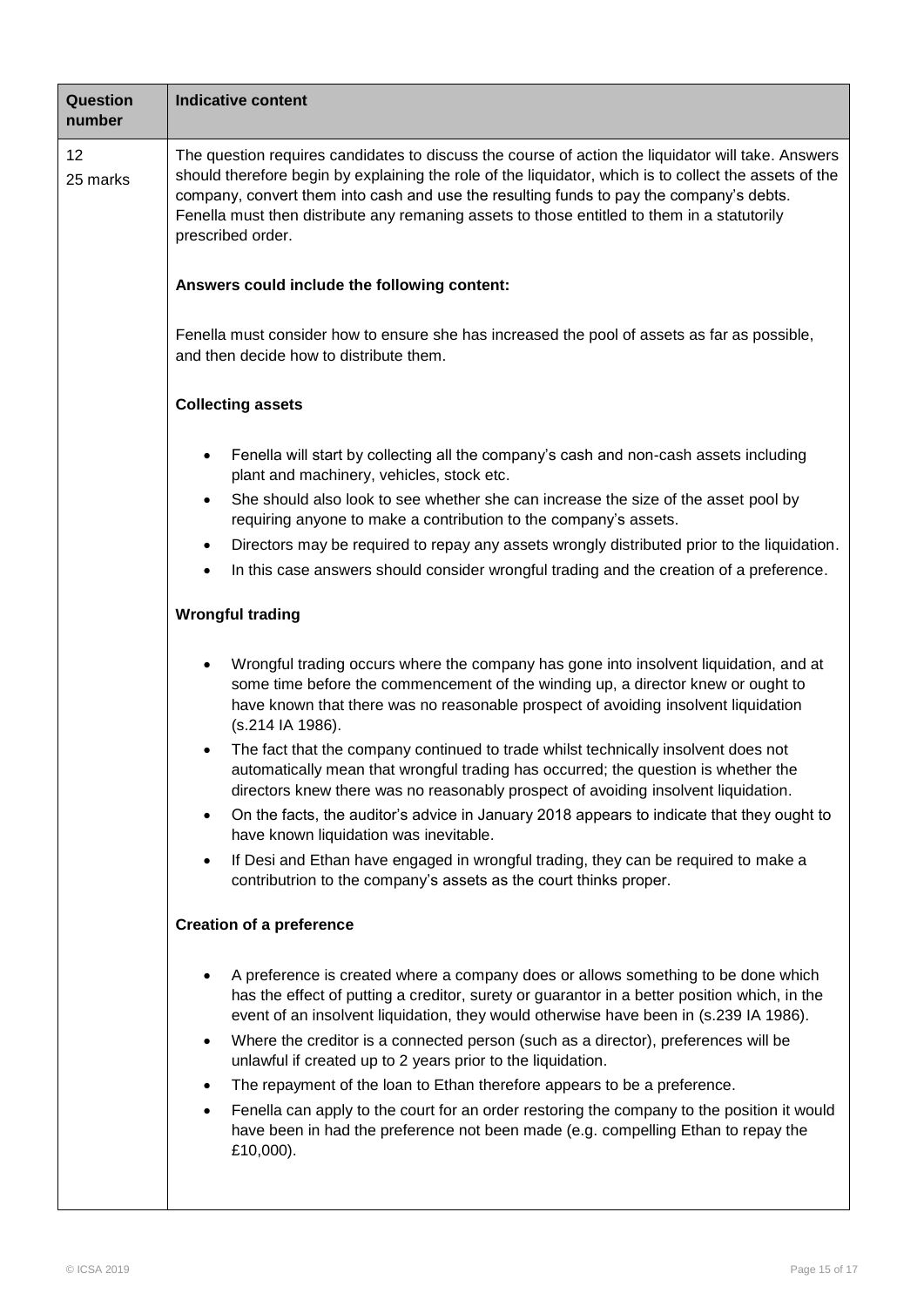| Answers should explain the order of distribution, as follows<br>Liquidation expenses, £5,000, are repaid first.<br>$\bullet$<br>Preferential creditors are repaid next. The unpaid wages are preferential debts, but note<br>that only the first £800 per employee will be classed as preferential. The remainder will<br>rank as unsecured debt.<br>Unsecured creditors are then repaid. This will include the balance of the £50,000 owed<br>to the employees as well as any trading debts e.g. amounts owed to suppliers. Answers<br>should note that the unpaid tax bill of £25,000 ranks as an unsecured debt. If there are<br>not sufficient assets to pay all unsecured debtors in full then the pari passu rule applies<br>which means the funds are shared so that all will receive an equal proportion of the<br>money owed to them.<br>Finally if there are any assets left, they may be distributed to the members. However,<br>given that the company's assets were £70,000 and its debts exceed this (see below)<br>amount, it is unlikely that the members will receive anything at all, even if the preference<br>is repaid.<br>£5000 in liquidation expenses<br>$\bullet$<br>£50,000 in wages (£800 per head ranking as preferential)<br>£25,000 in tax<br>$=$ £80,000 in liabilities plus any additional trading debts not specifically mentioned<br>Therefore even if the £10,000 preference is recovered there will be insufficient assets to<br>return anything to the members. | <b>Distribution of assets</b> |
|------------------------------------------------------------------------------------------------------------------------------------------------------------------------------------------------------------------------------------------------------------------------------------------------------------------------------------------------------------------------------------------------------------------------------------------------------------------------------------------------------------------------------------------------------------------------------------------------------------------------------------------------------------------------------------------------------------------------------------------------------------------------------------------------------------------------------------------------------------------------------------------------------------------------------------------------------------------------------------------------------------------------------------------------------------------------------------------------------------------------------------------------------------------------------------------------------------------------------------------------------------------------------------------------------------------------------------------------------------------------------------------------------------------------------------------------------------------------------------------------------|-------------------------------|
|                                                                                                                                                                                                                                                                                                                                                                                                                                                                                                                                                                                                                                                                                                                                                                                                                                                                                                                                                                                                                                                                                                                                                                                                                                                                                                                                                                                                                                                                                                      |                               |

| Level                          | <b>Mark</b> | <b>Descriptor</b>                                                                                                                                                         |
|--------------------------------|-------------|---------------------------------------------------------------------------------------------------------------------------------------------------------------------------|
|                                | 0           | No rewardable material.                                                                                                                                                   |
| Level 1 (Fail)                 | $1 - 12$    | A few legal issues are identified but are not directly linked to the scenario<br>$\bullet$<br>and are accompanied by little detail.                                       |
|                                |             | The answer demonstrates little or nounderstanding of the insolvency<br>$\bullet$<br>regime. This is communicated in a basic way with simple or generalised<br>statements. |
|                                |             | Points made are superficial and not directly linked to the scenario in the<br>$\bullet$<br>question                                                                       |
|                                |             | Any analysis is not used to make a judgement and is not supported by<br>$\bullet$<br>examples                                                                             |
| Level 2 (Pass)                 | $13 - 16$   | Legal issues are identified which are relevant to the scenario and described<br>$\bullet$<br>in detail.                                                                   |
|                                |             | The answer demonstrates understanding of the insolvency regime and<br>$\bullet$<br>expresses ideas with clarity.                                                          |
|                                |             | Points made are relevant and linked to the scenario in the question<br>$\bullet$                                                                                          |
|                                |             | The analysis is used to make a judgementand is supported by examples.<br>$\bullet$                                                                                        |
| Level 3<br>(Merit/Distinction) | $17 - 25$   | A range of legal issues are clearly identified, the majority of which are linked<br>$\bullet$<br>to the scenario and described in some detail.                            |
|                                |             | The answer demonstrates a good understanding of insolvency regime and<br>$\bullet$<br>is communicated in a logical writing structure with supporting examples.            |
|                                |             | A range of points made are relevant and linked to the scenario in the                                                                                                     |